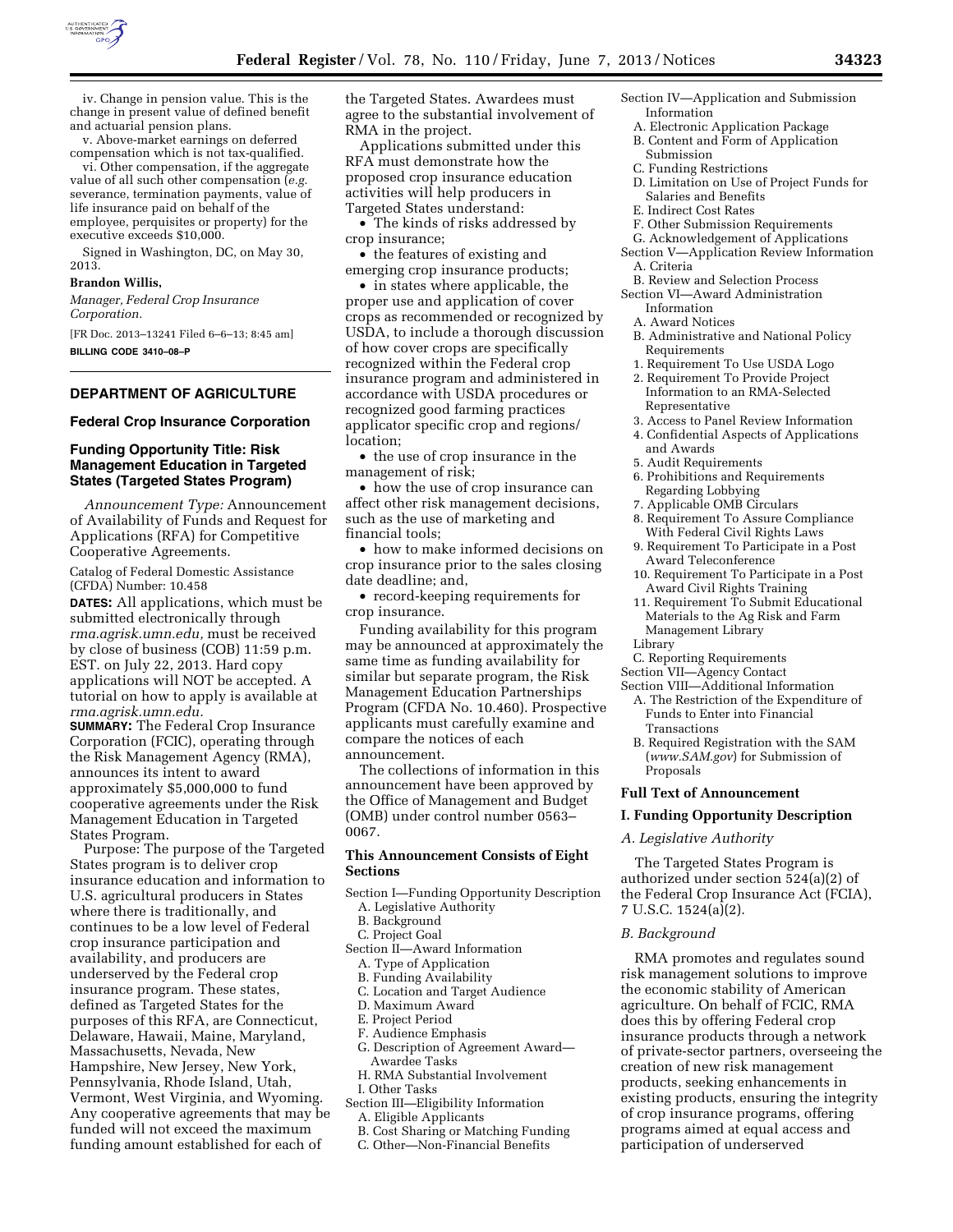communities, and providing risk management education and information.

One of RMA's strategic goals is to ensure that its customers are wellinformed of risk management solutions available. This educational goal is authorized by section 524(a)(2) of the FCIA (7 U.S.C.  $1524(a)(2)$ . This section authorizes funding for the establishment of crop insurance education and information programs in States where there is traditionally, and continues to be, a low level of Federal crop insurance participation and availability, and producers are underserved by the Federal crop insurance program. In accordance with the FCIA, the States with this designation for Fiscal Year (FY) 2013 are Connecticut, Delaware, Hawaii, Maine, Maryland, Massachusetts, Nevada, New Hampshire, New Jersey, New York, Pennsylvania, Rhode Island, Utah, Vermont, West Virginia, and Wyoming (defined as ''Targeted States'' for the purposes of this RFA).

### *C. Project Goal*

The goal of the Targeted States Program is to ensure that producers in the Targeted States are fully informed of existing and emerging crop insurance products in order to take full advantage of such products including but not limited to:

Applications submitted under this RFA must demonstrate how the proposed crop insurance education activities will help producers in Targeted States understand:

• The kinds of risks addressed by crop insurance;

• the features of existing and emerging crop insurance products;

• in states where applicable, the proper use and application of cover crops as recommended or recognized by USDA, to include a thorough discussion of how cover crops are specifically recognized within the Federal crop insurance program and administered in accordance with USDA procedures or recognized good farming practices applicator specific crop and regions/ location;

• The use of crop insurance in the management of risk;

• how the use of crop insurance can affect other risk management decisions, such as the use of marketing and financial tools;

• how to make informed decisions on crop insurance prior to the sales closing date deadline; and,

• record-keeping requirements for crop insurance.

In carrying out the requirements under Section 12026 of the Food, Conservation, And Energy Act of 2008, the Secretary of Agriculture has placed special emphasis on risk management strategies and crop insurance education specifically targeted to the following producers:

(A) Beginning farmers or ranchers;

(B) legal immigrant farmers or ranchers that are attempting to become established producers in the United States;

(C) socially disadvantaged farmers or ranchers;

(D) farmers or ranchers that—

(i) are preparing to retire; and (ii) are using transition strategies to

help new farmers or ranchers get started; and

(E) new or established farmers or ranchers that are converting production and marketing systems to pursue new markets.

## **II. Award Information**

#### *A. Type of Application*

Only electronic applications will be accepted and they must be submitted through *rma.agrisk.umn.edu.* Hard copy applications will NOT be accepted. Applications submitted for the Risk Management Education in Targeted States Program are new applications: There are no renewals. All applications will be reviewed competitively using the selection process and evaluation criteria described in Section V— Application Review Information. Each award will be designated as a Cooperative Agreement, which will require substantial involvement by RMA.

### *B. Funding Availability*

There is no commitment by USDA to fund any particular application or make a specific number of awards. RMA intends to award approximately \$5,000,000 (in fiscal year 2013 to fund one or more cooperative agreement(s) not to exceed the maximum funding amount established for each of the Targeted States. An applicant must apply for funding for that Targeted State where the applicant intends to deliver the educational activities, and must limit its request for funding in a particular Targeted State based upon the funding levels available below.

| Delaware      | \$250.000<br>287.000<br>246.000 |
|---------------|---------------------------------|
|               |                                 |
|               |                                 |
|               |                                 |
|               | 259.000                         |
| Maryland      | 371.000                         |
| Massachusetts | 239.000                         |
|               | 248.000                         |
| New Hampshire | 216,000                         |
|               | 282.000                         |
|               | 586,000                         |
|               | 700.000                         |

|               | 206.000   |
|---------------|-----------|
|               | 316.000   |
|               | 259.000   |
| West Virginia | 242.000   |
|               | 293.000   |
|               | 5.000.000 |

Funding amounts were determined by first allocating an equal amount of \$200,000 to each Targeted State. Remaining funds were allocated on a pro rata basis according to each Targeted State's share of agricultural cash receipts reported in the National Agricultural Statistics Service (NASS) 2007 Agricultural Census, relative to the total for all Targeted States. Both the equal allocation and the pro rata allocation were totaled together and rounded to the nearest \$1,000 to arrive at the funding limit for each Targeted State.

In the event that additional funds become available under this program or in the event that no application for a given Targeted State is recommended for funding by the evaluation panel, these additional funds, or unused funds for a particular Targeted State, may be allocated pro-rata to other awardees. These additional or unused funds may be offered to selected awardees for use in broadening the size or scope of awarded projects within the Targeted States in which funds were awarded, if such selected awardees agree to any changes to the project necessary determined by RMA to make use of the additional funds. The decision of whether any additional or unused funds are offered to other award recipients, and the pro-rata manner in which they may be distributed to recipients that are willing to make required adjustments to their awarded projects to accept such additional funds, is within the discretion of the FCIC Manager. RMA is not required to distribute any additional or unused funds to the awardees.

In the event that the Manager of FCIC determines that available RMA resources cannot support the administrative and substantial involvement requirements of all agreements recommended for funding, the Manager may elect to fund fewer agreements than the available funding might otherwise allow. All awards will be made and agreements finalized no later than September 1, 2013 with a project start date of September 30, 2013.

#### *C. Location and Target Audience*

The RMA Regional Offices that service the Targeted States are listed below. Staff from these respective RMA Regional Offices will provide the RMA substantial involvement for Targeted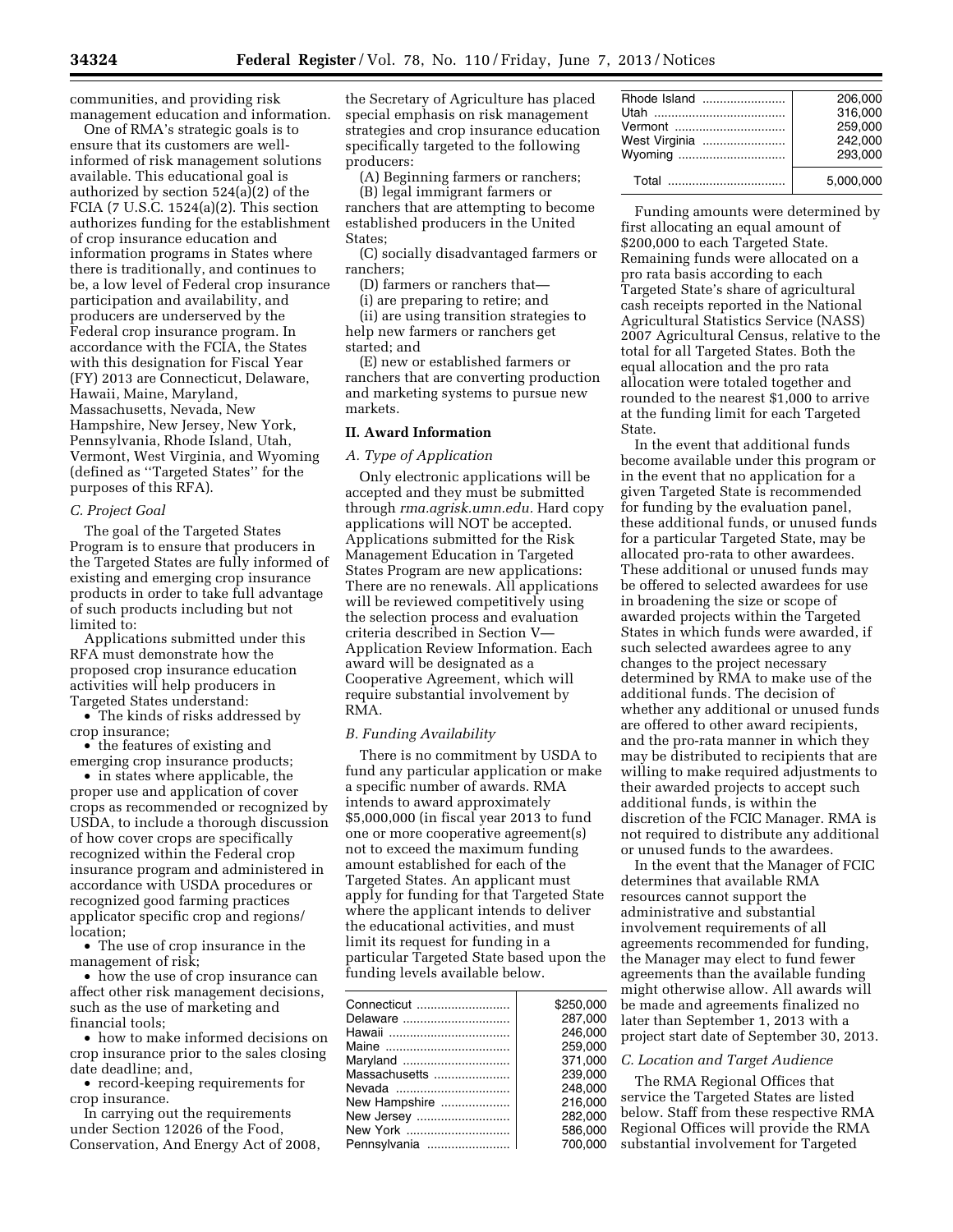States projects conducted within the respective Regions.

Billings, MT Regional Office: (WY) Davis, CA Regional Office: (HI, NV and UT) Raleigh, NC Regional Office: (CT, DE, ME, MD, MA, NH, NJ, NY, PA, RI, VT and WV)

Each application must clearly designate the Targeted State where crop insurance educational activities for the project will be delivered in block 14 of the SF–424, ''Application for Federal Assistance.'' Applications without this designation in block 14 will be rejected. Applicants may apply to deliver education to producers in more than one Targeted State, but a separate application must be submitted for each Targeted State because applications will be compared to applications submitted for the same state. Any single application proposing to conduct educational activities in more than one Targeted State will be rejected.

#### *D. Maximum Award*

Any application that requests funding under this Announcement of more than the amount listed above for a project in a given Targeted State will be rejected.

#### *E. Project Period*

Projects will be funded for a period of up to one year from the project starting date.

## *F. Audience Emphasis*

Audience emphasis is on U.S. producers and ranchers, while reaching out to, for example, small, limited resource and socially disadvantaged producers and ranchers to ensure they are given the opportunity to participate in educational activities. Other Producer types to which the Applicant may propose to direct its training may include, but are not necessarily limited to, traditional farmers and ranchers; new and beginning farmers; women; veterans; minority producers, and producers living in areas designated as Strike Force communities as defined by USDA, provided that the producers in these categories that are emphasized also meet the minimum statutory criteria.

#### *G. Description of Agreement Award— Awardee Tasks*

In conducting activities to achieve the purpose and goal of this program in a designated Targeted State, the awardee will be responsible for performing the following tasks:

• Develop and conduct a promotional program in English or a non-English language to producers. If non-English language is used, a translation in English must be provided. This program will include activities using media,

newsletters, publications, or other appropriate informational dissemination techniques that are designed to: (a) Raise awareness for crop insurance; (b) inform producers of the availability of crop insurance; (c) inform producers of the crop insurance sales closing dates prior to the deadline; and (d) inform producers (and may inform agribusiness professionals), in the designated Targeted State of training and informational opportunities.

• Deliver crop insurance training and informational opportunities in English or a non-English language to agricultural producers (and may deliver to agribusiness professionals) in the designated Targeted State in a timely manner, prior to crop insurance sales closing dates, in order for producers to make informed decisions regarding risk management tools prior to the crop insurance sales closing dates deadline. This delivery will include organizing and delivering educational activities using instructional materials that have been assembled to meet the local needs of agricultural producers. Activities must be directed primarily to agricultural producers, but may include those agribusiness professionals that frequently advise producers on crop insurance tools and decisions and will use the information gained from these trainings to advise producers.

• Document all educational activities conducted under the cooperative agreement and the results of such activities, including criteria and indicators used to evaluate the success of the program. The awardee will also be required, if requested by RMA, to provide information to RMA-selected contractor(s) to evaluate all educational activities and advise RMA regarding the effectiveness of activities.

#### *H. RMA Substantial Involvement*

RMA will be substantially involved during the performance of the funded project through RMA's three (3) Regional Offices identified earlier. Potential types of substantial involvement by these three (3) Regional Offices will include, but are not limited to, the following activities.

• Collaborate with the awardee in assembling, reviewing, and approving risk management materials for producers in the designated Targeted States.

• Collaborate with the awardee in reviewing and approving a promotional program for raising awareness for risk management and for informing producers of training and informational opportunities in the Targeted States.

• Collaborate with the awardee on the delivery of education to producers and

agribusiness professionals for the Targeted States. This collaboration will include: (a) Reviewing and approving in advance all producer and agribusiness professional educational activities; (b) advising the awardee on technical issues related to crop insurance education and information; and (c) assisting the awardee in informing producers and agribusiness professionals about educational activity plans and scheduled meetings.

• Conduct an evaluation of the performance of the awardee in meeting the tasks and subtasks of the project.

Applications that do not contain substantial involvement by RMA will be rejected.

#### *I. Other Tasks*

In addition to the specific, required tasks listed above, the applicant may propose additional tasks that would contribute directly to the purpose of this program. For any proposed additional task, the applicant must identify the objective of the task, the specific subtasks required to meet the objective, specific time lines for performing the subtasks, and the specific responsibilities of partners. The applicant must also identify specific ways in which RMA would have substantial involvement in the proposed project task.

#### **III. Eligibility Information**

#### *A. Eligible Applicants*

Eligible applicants include not-forprofit organizations, State Departments of Agriculture, State Cooperative Extension Services; Federal, State, or tribal agencies; groups representing producers, community based organizations or a coalition of community-based organization that has demonstrated experience in providing agricultural education or other agricultural-related services to producers; nongovernmental organizations; junior and four-year colleges or universities or foundations maintained by a college or university; and other entities with the capacity to lead a program of risk management education for producers in one or more Targeted States.

1. Individuals are not eligible applicants.

2. Although an applicant may be eligible to compete for an award based on its status as the type of entity described immediately above, other factors may exclude an applicant from receiving Federal assistance under this program, which is governed by Federal law and regulations (e.g. debarment and suspension; a determination of non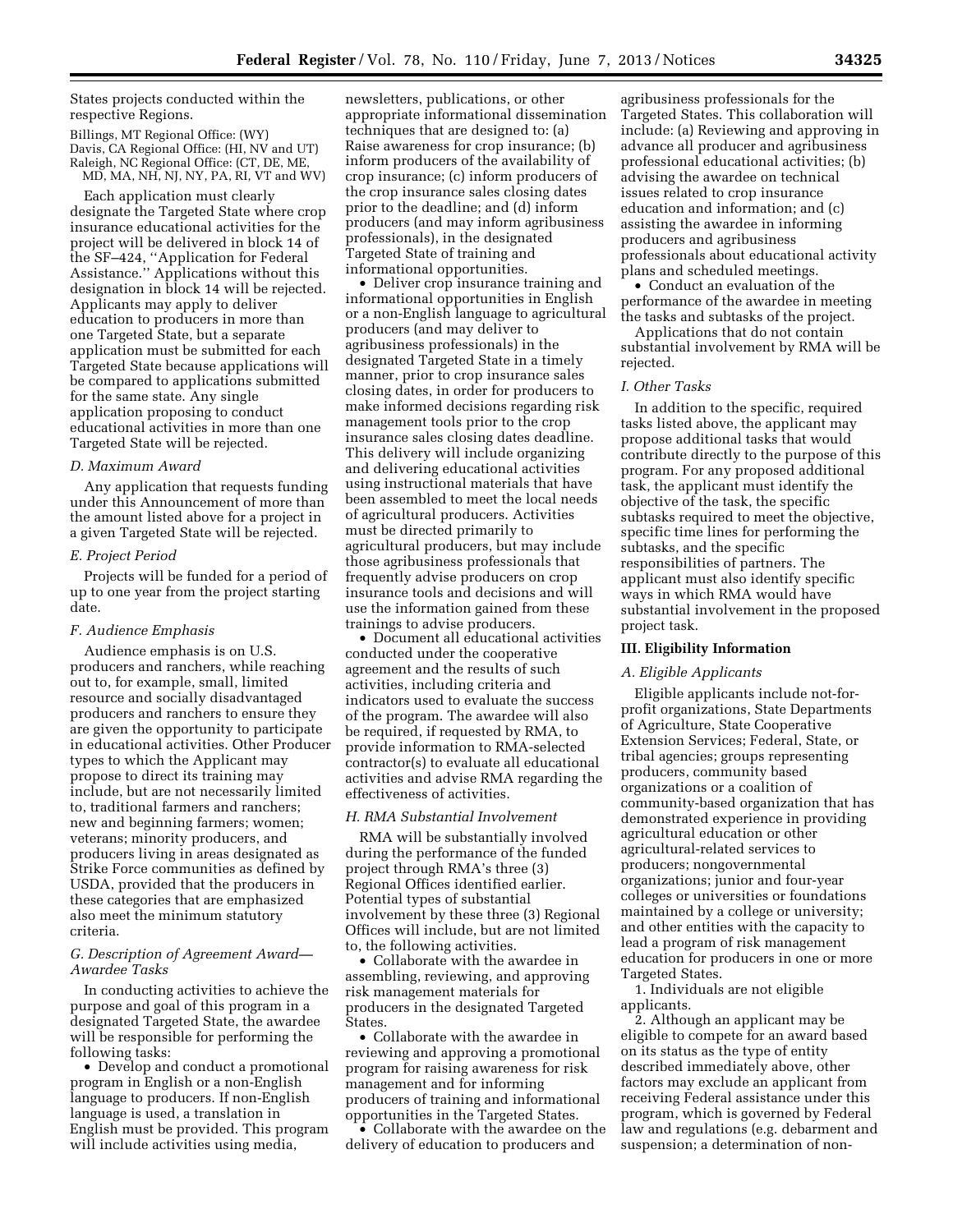performance on a prior contract, cooperative agreement, grant or cooperative partnership; a determination of a violation of applicable ethical standards). Applications in which the applicant or any of the partners are ineligible or excluded persons will be rejected in their entirety.

3. Private organizations that are involved in the sale of Federal crop insurance, or that have financial ties to such organizations, are eligible to apply for funding under this Announcement. However, such entities and their partners, affiliates, and collaborators for this Announcement will not receive funding to conduct activities that are already required under a Standard Reinsurance Agreement or any other agreement in effect between FCIC/RMA and the entity, or between FCIC/RMA and any of the partners; affiliates, or collaborators for awards under this Announcement. In addition, such entities and their partners, affiliates, and collaborators for this Announcement will not be allowed to receive funding to conduct activities that could be perceived by producers as promoting the services or products of one company over the services or products of another company that provides the same or similar services or products. If applying for funding, such organizations must be aware of potential conflicts of interest and must describe in their application the specific actions they will take to avoid actual and perceived conflicts of interest.

### *B. Cost Sharing or Matching Funding*

Although RMA prefers cost sharing by the applicant, this program has neither a cost sharing nor a matching requirement.

#### *C. Non-Financial Benefits*

To be eligible, applicants must also be able to demonstrate that they will receive a non-financial benefit as a result of a cooperative partnership agreement. Non-financial benefits must accrue to the applicant and must include more than the ability to provide employment income to the applicant or for the applicant's employees or the community. The applicant must demonstrate that performance under the cooperative partnership agreement will further the specific mission of the applicant (such as providing research or activities necessary for graduate or other students to complete their educational program). Applications that do not demonstrate a non-financial benefit will be rejected.

## **IV. Application and Submission Information**

# *A. Electronic Application Package*

Only electronic applications will be accepted and they must be submitted to *rma.agrisk.umn.edu* in response to this Announcement. Prior to preparing an application, it is suggested that the Project Director (PD) first contact an Authorized Representative (AR) or the Authorized Organizational Representative (AOR) to determine if the organization is prepared to submit electronic applications through *rma.agrisk.umn.edu.* Applicants must have a Duns and Bradstreet number and must be registered in System for Awards Management (*[www.SAM.gov](http://www.SAM.gov)*)

## *B. Content and Form of Application Submission*

The applicant is strongly encouraged to use the tutorial located at *rma.agrisk.umn.edu.* After completing the tutorial, the final application must be submitted to the same site: *rma.agrisk.umn.edu.* Hard copy of the application will not be accepted. The system will prompt the applicant for the following items:

1. Project Information. Information must include the Project Name, RMA Regional Office, State/Area, Project Director's Name and Contact Information; Second Project Point of Contact Name and Contact Information; and Financial Representative or Grants Office Official and Contact Information.

2. Executive Summary of the Project (limit 200 words). This is a summary of the project and includes the project's goal and objectives, location of work, audience to be reached, and expected impacts and results of the work completed.

3. Proposed Results. Applicants must clearly identify the proposed results that producers will gain as a result of participating in the project. Each proposed result should identify the specific actions producers will take as a result of the education activities.

4. Audience Emphasis. Applicant may select one or more audiences that the project will intentionally reach.

5. Statement of Work. The Statement of Work (SOW) is in a table format and must include each task and subtask associated with the work, the objective of each task and subtask, specific time lines for performing the tasks and subtasks, and the responsible party for completing the activities listed under each task and subtask including the specific responsibilities of partners and RMA's substantial involvement. Tasks that directly involve producer participants, such as workshops, should

estimate the number of participants that each task reaches. The SOW must be very clear on who does what, where, and when, as well as, the objective for each task and subtask.

6. Proposal Narrative (limit of 400 words). The proposal narrative is a description of work to be done, why the work is important, who will benefit from the work and any additional explanation of the expected results entered under Proposed Results that you want to communicate. The narrative should (a) discuss the specific actions producers will likely be able to take as a result of the educational activities; (b) identify the specific measures for evaluating results that will be used in the project; (c) reasonably estimate the total number of producers that will be reached through the educational activities; (d) identify the location and number of meetings that will be held; (e) provide an estimate of the number of training hours that will be conducted; (f) provide an estimated cost per producer, and (e) justify such estimates with specific information.

7. Team and Partners. There are three subsections under Team and Partners. (1) Key Personnel: This section must list designated key personnel, and any partner(s) or consultant(s) who will be working on this project. Each person identified must be described by title, role, and responsibilities including specific tasks and subtasks in the SOW designated to them. (2) Organizational Capacity: The organizational capacity of the applicant must be described to assure RMA that designated key personnel have the skills, knowledge and experience to do the work described in the SOW and have the necessary resources to add other team members as necessary. (3) Partnering Plan: Each Partner or Consultant working on the project must be listed and must include what skills, knowledge, and experience that they will provide that is not already present in the applicant's organization, as well as why that skill, knowledge, or experience is important and what will be the cost and benefit of their involvement. Higher consideration will be given to an application that includes partnering activities with groups representing small, limited resource, or socially disadvantaged producers.

8. Budget Narrative. The budget narrative must show the total cost for the project and must also include the cost per producer. The budget narrative must describe how category costs listed on the SF 424–A are derived. The budget narrative must provide enough detail for reviewers to easily understand how costs were determined and how they relate to the tasks and subtasks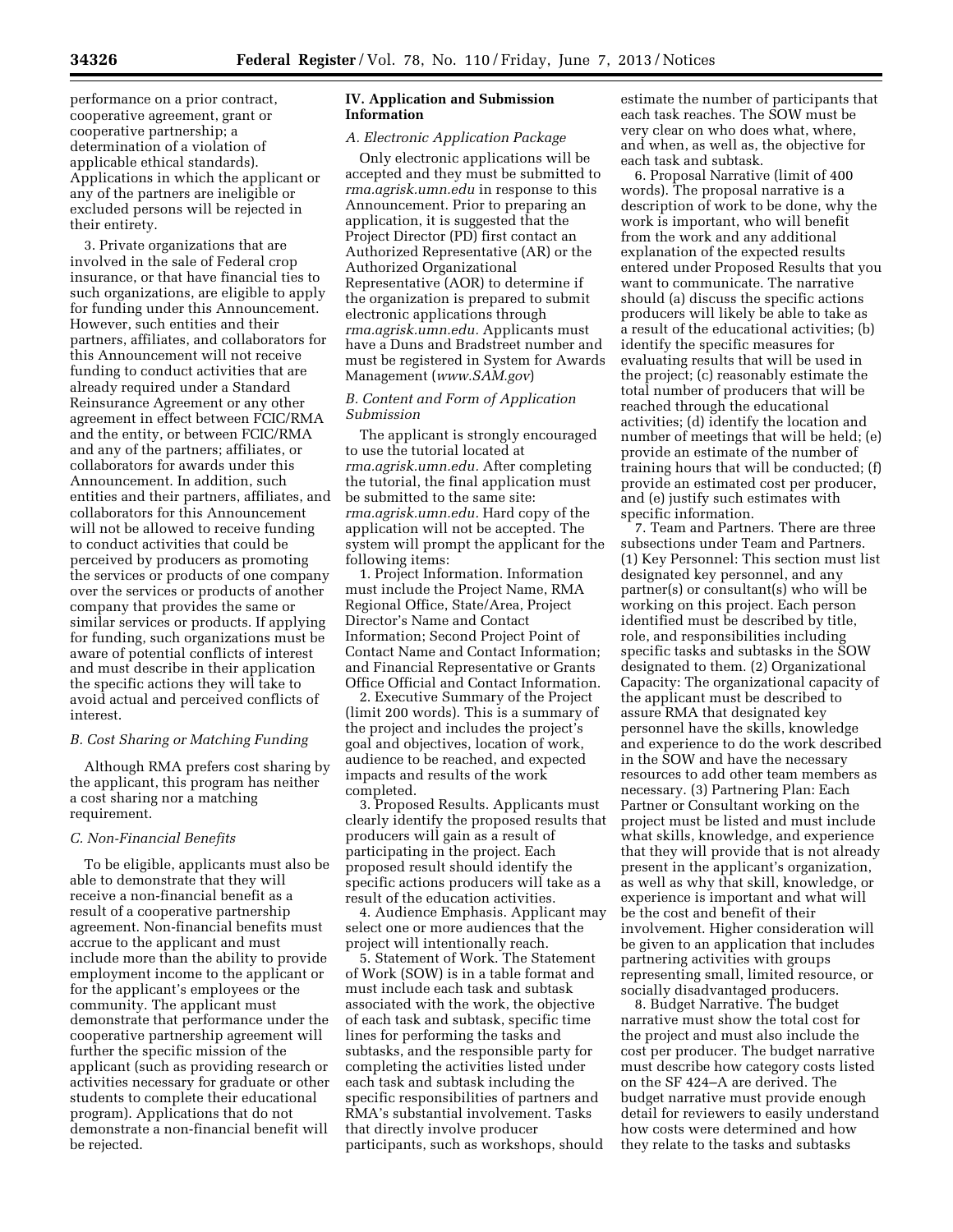listed in the SOW. There must be a relationship between work planned and performed to the costs incurred.

9. RMA Substantial Involvement. This section must describe what tasks will be completed with RMA assistance as defined under RMA Substantial Involvement in Section II, G.

10. Non-Financial Benefits. This section must describe the Non-Financial Benefits from the proposed project as defined in Section III, C.

11. Pandemic Plan of Operation in the Event of a Human Pandemic Outbreak (Pandemic Plan). RMA requires that project leaders submit a project plan of operation in case of a human pandemic event. The plan must address the concept of continuing operations as they relate to the project. This plan must include the roles, responsibilities, and contact information for the project team and individuals serving as back-ups in case of a pandemic outbreak.

12. Requested Documents (to be downloaded from the system, completed and uploaded prior to submission of the application).

• A completed OMB Standard Form 424, ''Application for Federal Assistance.''

• A completed OMB Standard Form 424–A, ''Budget Information—Nonconstruction Programs.'' Federal funding requested (the total of direct and indirect costs) must not exceed the amount allocated for the state (Section II, B.)

• A completed OMB Standard Form 424–B, ''Assurances, Non-constructive Programs.''

• A completed and signed OMB Standard Form LLL, Disclosure of Lobbying Activities.

• A completed and signed AD–1049, Certification Regarding Drug-Free Workplace.

• Current and Pending Report. This form contains a document called the Current and Pending Report. On the Current and Pending Report you must state for this fiscal year if this application is a duplicate application or overlaps substantially with another application already submitted to or funded by another USDA Agency, including RMA, or other private organization. The percentage of each person's time associated with the work to be done under this project must be identified in the application. The total percentage of time for both ''Current'' and ''Pending'' projects must not exceed 100% of each person's time. Applicants must list all current public or private employment arrangements or financial support associated with the project or any of the personnel that are part of the project, regardless of whether such

arrangements or funding constitute part of the project under this Announcement (supporting agency, amount of award, effective date, expiration date, expiration date of award, etc.). If the applicant has no projects to list, ''N/A'' should be shown on the form. An application submitted under this RFA that duplicates or overlaps substantially with any application already reviewed and funded (or to be funded) by any other organization or agency, including but not limited to other RMA, USDA, and Federal government programs, will not be funded under this program. RMA reserves the right to reject your application based on the review of this information.

• Letters of Support. Letters of Support may be submitted that recommends the applicant to RMA based on previous good work performance. Each letter must include the contact information of the writer, what work was done including specific tasks or subtasks, when the work was done, and what outcome was achieved by the applicant.

• Letters of Commitment. A Letter of Commitment is required from each partner, which includes each partner and consultant, who will do each specific task or subtask as identified in the SOW. The Letters must (1) be dated within 45 days of the submission and (2) list the specific tasks or subtasks Letter of Commitment are required for each partner or consultant who is designated to do a specific task or subtask as identified in the SOW.

Applications that do not include the items listed above will be considered incomplete, will not receive further consideration, and will be rejected.

#### *C. Funding Restrictions*

Cooperative partnership agreement funds may not be used to:

a. Plan, repair, rehabilitate, acquire, or construct a building or facility including a processing facility;

b. purchase, rent, or installs fixed equipment;

c. purchase portable equipment (such as laptops, I-pads, cell phones, projectors or similar items. Rental or lease fees are payable from RMA funds for such items in lieu of purchase.)

d. repair or maintain privately owned vehicles;

e. pay for the preparation of the cooperative agreement application;

f. fund political activities;

g. purchase alcohol, food, beverage, give-away promotional items, or entertainment;

h. lend money to support farming or agricultural business operation or expansion;

i. pay costs incurred prior to receiving a cooperative agreement;

j. provide producer scholarships to meetings, seminars, or similar events;

k. pay entrance fees, conference registration fees, or other expenses to conferences or similar activities for any person not on the agenda or not working at an event booth promoting RMA programs or the RMA funded project. These expenses will not be paid for the awardee's Board of Directors, family members or similar entities. These fees will not be paid for the awardee to attend personal development training in order to train producers;

l. pay costs associated 501(c) applications;

m. fund any activities prohibited in 7 CFR Parts 3015 and 3019, as applicable.

## *D. Limitation on Use of Project Funds for Salaries and Benefits*

Total costs for salary and benefits allowed for projects under this Announcement will be limited to not more than 70 percent reimbursement of the funds awarded under the cooperative partnership agreement. The reasonableness of the total costs for salary and benefits allowed for projects under this Announcement will be reviewed and considered by RMA as part of the application review process. Applications for which RMA does not consider the salary and benefits reasonable for the proposed application will be rejected, or will only be offered a cooperative agreement upon the condition of changing the salary and benefits structure to one deemed appropriate by RMA for that application. The goal of the Targeted States Program is to maximize the use of the limited funding available for crop insurance education to producers in Targeted States.

### *E. Indirect Cost Rates*

a. Indirect costs allowed for projects submitted under this announcement will be limited to ten (10) percent of the total direct cost of the cooperative agreement. Therefore, when preparing budgets, applicants should limit their requests for recovery of indirect costs to the lesser of their institution's official negotiated indirect cost rate or 10 percent of the total direct costs.

b. RMA reserves the right to negotiate final budgets with successful applicants.

### *F. Other Submission Requirements*

Applicants are entirely responsible for ensuring that RMA receives a complete application package by the closing date and time. RMA strongly encourages applicants to submit applications well before the deadline. Application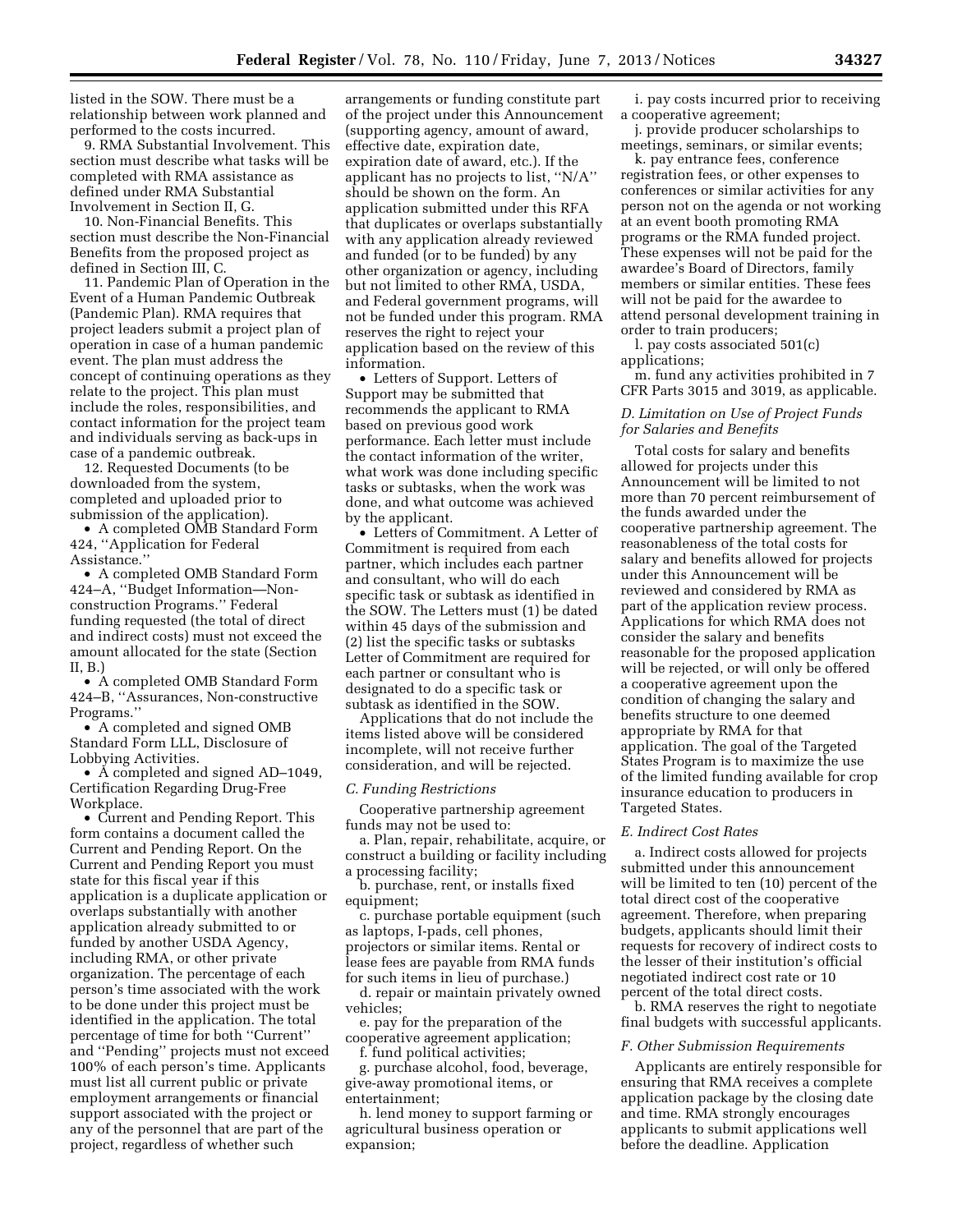packages submitted after the deadline will be rejected.

## **V. Application Review Information**

## *A. Criteria*

Applications submitted under the Targeted States Program will be evaluated within each RMA Region according to the following criteria:

## Project Results—Maximum 20 Points Available

Each application must demonstrate that the project benefits and results to producers warrant the funding requested. Applications will be scored according to the extent they can: (a) Identify the specific actions producers will likely be able to take as a result of the educational activities described in the Proposal Narrative; (b) identify the specific measures for evaluating results that will be employed in the project including but limited to a change in producer behavior that results in (i) understanding crop insurance program and other risk management tools presented, (ii) evaluating what risk management options works best for his/ her operation, and (iii) developing and implementing a specific course of action (e.g., participation in crop insurance programs or creating a risk management plan or other risk management actions); (c) reasonably estimate the total number of producers that will be reached through the various methods and educational activities described in the Statement of Work; (d) identify the number of meetings that will be held; (e) provide an estimate of the number of training hours that will be held; (f) justify such estimates with specific information. Estimates for reaching agribusiness professionals may also be provided but such estimates must be provided separately from the estimates of producers. Reviewers' scoring will be based on the scope and reasonableness of the application's clear descriptions of specific expected actions producers will accomplish, and well-designed methods for measuring the project's results and effectiveness.

## Statement of Work (SOW)—Maximum 20 Points Available

Each application must include a clear and specific Statement of Work for the project as part of the Proposal Narrative. For each of the tasks contained in the Description of Agreement Award (see Section II, Award Information), the application must identify and describe specific subtasks, responsible entities including partners, expected completion dates and deliverables that will further the purpose of this program. RMA

substantial involvement must be included. Higher consideration will be given to the Statement of Work that demonstrates specific, measurable results and definite deadlines for the completion of tasks and subtasks

#### Partnering—Maximum 20 Points Available

Each application must list all partners working on the project, their titles, and how they will contribute to the deliverables listed in the application. The application must describe how each partner will aid in carrying out the project goal and purpose stated in this announcement and should include letters of commitment dated no more than 45 days prior to submission of the relevant application stating that the partner has agreed to do this work. Applications will receive higher scores to the extent that the application demonstrates: (a) That partnership commitments are in place for the express purpose of delivering the program in this announcement; (b) that a broad group of producers will be reached within the State; (c) that partners are contributing to the project and involved in recruiting producers to attend the training; (d) that a substantial effort has been made to partner with organizations that can meet the needs of producers in the designated State; and (e) statements from each partner regarding the number of producers that partner is committed to recruit for the project that would support the estimates specified under the Project Impacts criterion.

## Key Personnel and Organizational Capacity—Maximum 20 Points Available

Each application must demonstrate an ability to implement sound and effective project management practices. Higher scores in this category will be awarded to applications that demonstrate organizational skills, leadership, and experience in delivering services or programs that assist agricultural producers in the designated State. Each application must demonstrate that the Project Director has the capability to accomplish the project goal and purpose stated in this announcement by (a) having a previous or existing working relationship with the agricultural community in the designated State of the application, including being able to recruit approximately the number of producers to be reached in the application and/or (b) having established the capacity to partner with and gain the support of producer organizations, agribusiness professionals, and agribusiness leaders

locally to aid in carrying out a program of education and information, including being able to recruit approximately the number of producers to be reached in this application. Applications must designate an alternate individual to assume responsibility as Project Director in the event the original Project Director is unable to finish the project. Applications that will employ, or have access to, personnel who have experience in directing local educational programs that benefit agricultural producers in the respective State will receive higher rankings in this category.

## Budget Appropriateness and Efficiency—Maximum 20 Points Available

Applications must provide a (1) total cost of the project; (2) cost per producer and (3) a detailed budget summary that clearly explains and justifies costs associated with the project's tasks and subtasks. Applications will receive higher scores in this category to the extent that they can demonstrate a fair and reasonable use of funds appropriate for the project and a budget that contains the estimated cost of reaching each individual producer.

## *B. Review and Selection Process*

Applications will be evaluated using a two-part process. First, each application will be screened by USDA and RMA personnel to ensure that it meets the requirements in this announcement. Applications that do not meet the minimum requirements of this announcement or are incomplete will not advance to the second portion of the review process. Applications that meet announcement requirements will be grouped together for comparison by the Targeted State for which the application proposes to conduct the project and will be presented to a review panel for consideration in such groups. Thus, applications will only be compared against other applications for the same Targeted State.

Second, the review panel will meet in person or via live meeting teleconference to consider and discuss the merits of each application. The panel will consist of at least three independent reviewers. Reviewers will be drawn from USDA, other Federal agencies, and/or public and private organizations, as needed. After considering the merits of all applications within a Targeted State, panel members will score each application according to the criteria and point values described above. The panel will then rank each application against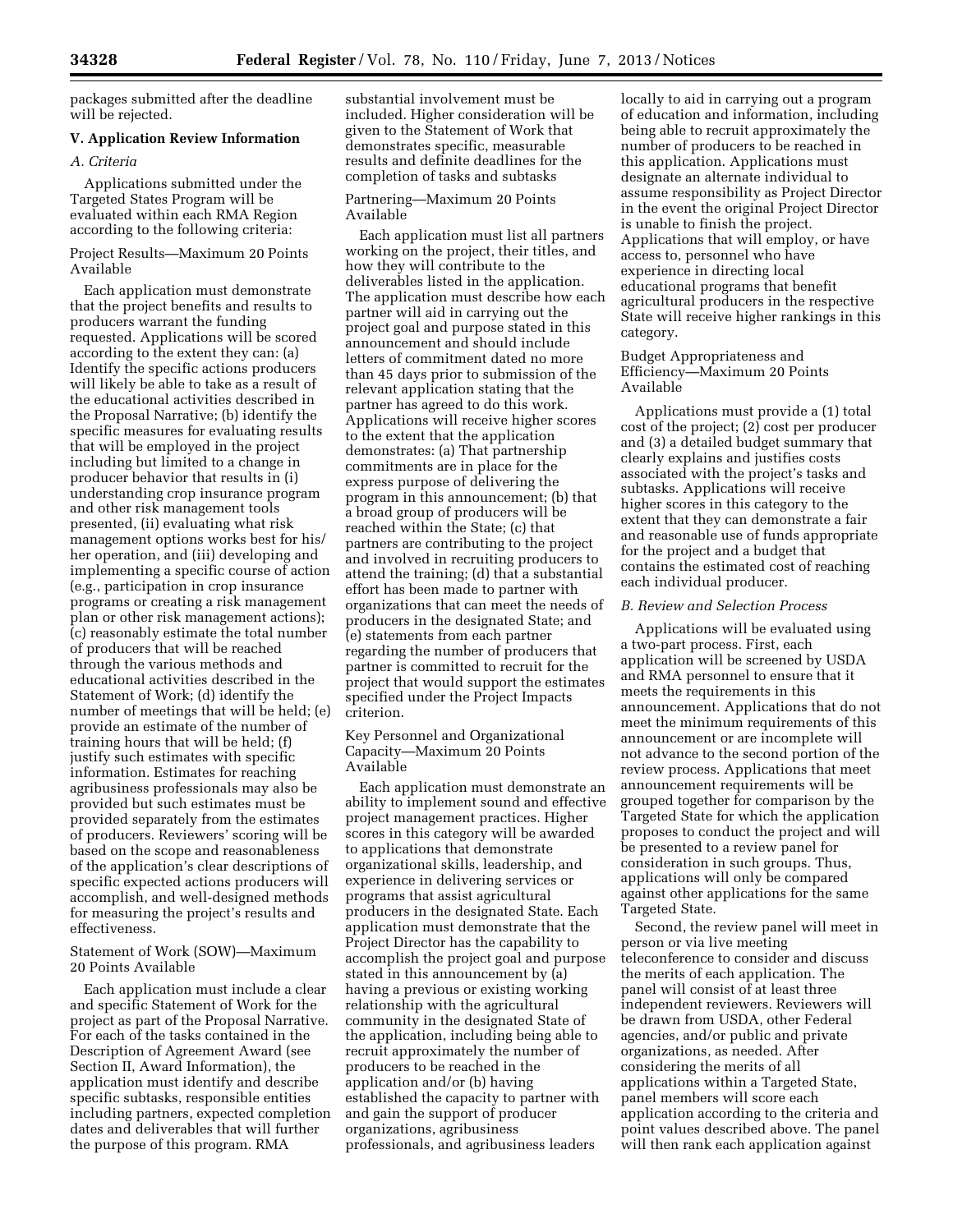others within the Targeted State according to the scores received.

The review panel will report the results of the evaluation to the Manager of FCIC. The panel's report will include the applicants recommended to receive awards for each Targeted State. An application receiving a total score less than 60 will not receive funding.

An organization, or group of organizations in partnership, may apply for funding under other FCIC or RMA programs, in addition to the program described in this announcement. However, if the Manager of FCIC determines that an application recommended for funding under this Announcement is substantially similar to or duplicative of a project that has been funded or has been recommended to be funded under another RMA or FCIC program, then the Manager may elect to not fund that application under this program in whole or in part, depending upon the extent of the similarity or duplicity of applications. The Manager of FCIC will make the final determination on those applications that will be awarded funding.

### **VI. Award Administration Information**

#### *A. Award Notices*

The award document will provide pertinent instructions and information including, at a minimum, the following:

(1) Legal name and address of performing organization or institution to which the FCIC Manager has issued an award under the terms of this Request for Applications;

(2) Title of project;

(3) Name(s) and employing institution(s) of Project Directors chosen to direct and control approved activities;

(4) Identifying award number assigned by RMA;

(5) Project period, specifying the amount of time RMA intends to support the project without requiring recompeting for funds;

(6) Total amount of RMA financial assistance approved by the Manager of FCIC for the project period;

(7) Legal authority(ies) under which the award is issued;

(8) Appropriate Catalog of Federal Domestic Assistance (CFDA) number;

(9) Applicable RMA award terms and conditions);

(10) Approved budget plan for categorizing allowable project funds to accomplish the stated purpose of the award; and

(11) Other information or provisions required by RMA to carry out its respective awarding activities or to accomplish the purpose of a particular award.

Following approval by the Manager of FCIC of the applications to be selected for funding, awardees whose applications have been selected for funding will be notified. Within the limit of funds available for such a purpose, the Manager of FCIC will enter into cooperative agreements with the awardees. After a cooperative agreement has been signed by all Parties (including RMA), RMA will extend to awardees, in writing, the authority to draw down funds for the purpose of conducting the activities listed in the agreement. All funds provided to the awardee by RMA must be expended solely for the purpose for which the funds are obligated in accordance with the approved agreement and any applicable Federal law. No commitment of Federal assistance beyond the project period is made or implied for any award resulting from this notice. Notification to applicants for whom funding is denied will be sent to applicants after final funding decisions have been made and awardees have been announced publicly. Reasons for denial of funding may include, but are not limited to, incomplete applications, applications with evaluation scores below 60, or applications with evaluation scores that are lower than those of other applications in a Targeted State. Debriefings will be offered to unsuccessful applicants.

*B. Administrative and National Policy Requirements* 

1. Requirement To Use USDA Logo

Awardees of cooperative agreements will be required to use a USDA Logo provided by RMA for all instructional and promotional materials if appropriate.

2. Requirement To Provide Project Information to RMA-Selected Representative(s)

Awardees of cooperative agreements may be required to assist RMA in evaluating the effectiveness of its educational programs by notifying the RMA of upcoming training, meeting, and by providing documentation of educational activities, materials, and related information to any representative(s) selected by RMA for program evaluation purposes.

3. Access to Panel Review Information

Upon written request from the applicant, scores from the evaluation panel, not including the identity of reviewers, will be sent to the applicant after the review and awards process has been completed.

4. Confidential Aspects of Applications and Awards

The names of applicants, the names of individuals identified in the applications, the content of applications, and the panel evaluations of applications will remain confidential, except to those involved in the review process, to the extent permitted by law. In addition, the identities of review panel members will remain confidential throughout the entire review process and will not be released to applicants. At the end of the fiscal year, names of panel members may be made available. However, panelists will not be identified with the review of any particular application. When an application results in a cooperative agreement, that agreement becomes a part of the official record of RMA transactions, available to the public upon specific request. Information that the Secretary of Agriculture determines to be of a confidential, privileged, or proprietary nature will be held in confidence to the extent permitted by law. Therefore, any information that the applicant wishes to be considered confidential, privileged, or proprietary must be clearly marked within an application, including the legal basis for such designation. The original copy and extra copies of all applications, regardless of whether the application results in an award, will be retained by RMA for a period of at least three years, then may be destroyed. Any copies of an application will be released only to the extent required by law. An application may be withdrawn at any time prior to the time when award decisions are made.

#### 5. Audit Requirements

Awardees of cooperative agreements may be subject to audit.

6. Prohibitions and Requirements With Regards to Lobbying

All cooperative agreements will be subject to the requirements of 7 CFR part 3015, ''Uniform Federal Assistance Regulations.'' A signed copy of the certification and disclosure forms must be submitted with the application and are available at the address and telephone number listed in Section VII, Agency Contact.

Departmental regulations published at 7 CFR part 3018 imposes prohibitions and requirements for disclosure and certification related to lobbying on awardees of Federal contracts, grants, cooperative partnership agreements and loans. It provides exemptions for Indian Tribes and tribal organizations. Current and prospective awardees, and any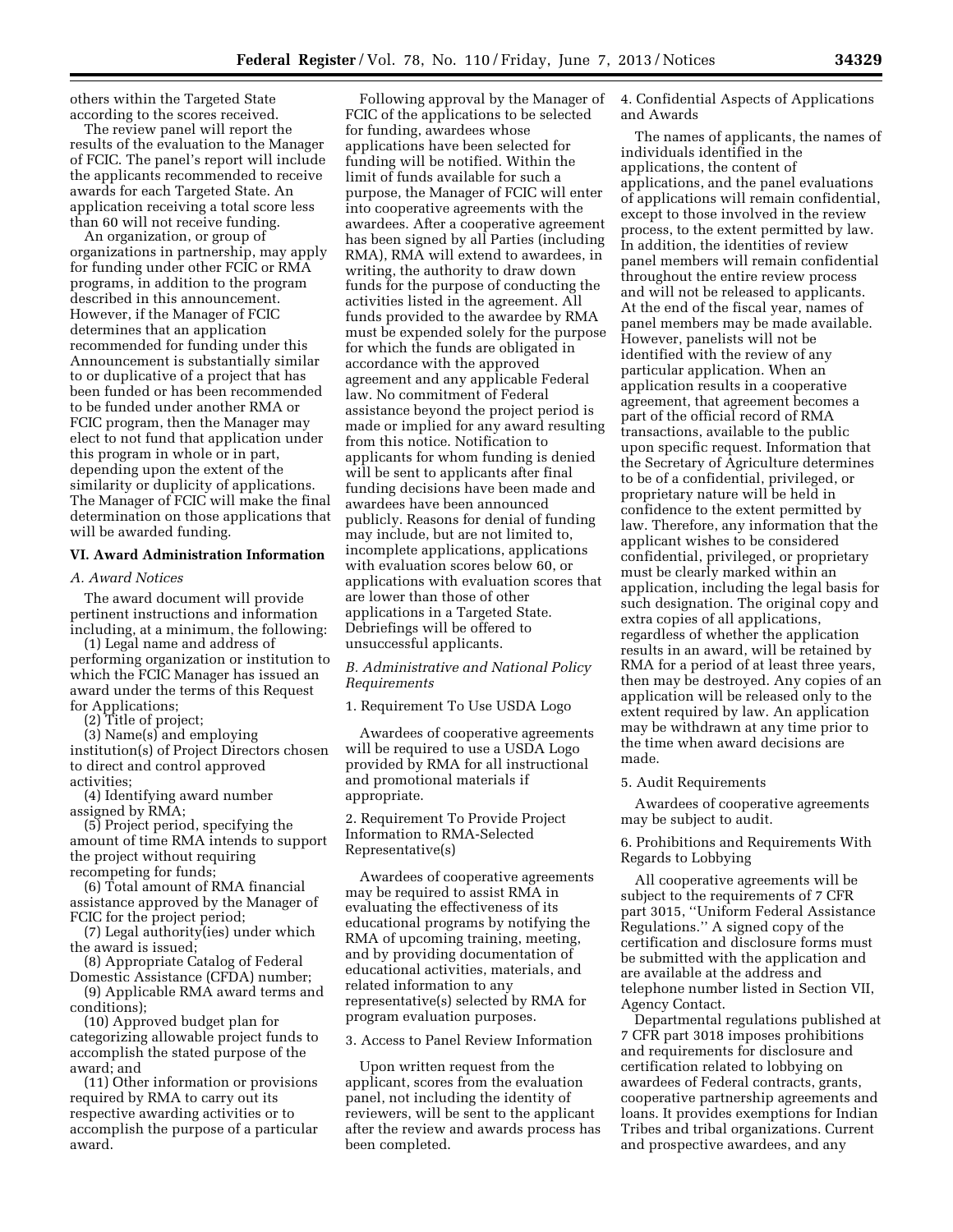subcontractors, are prohibited from using Federal funds, other than profits from a Federal contract, for lobbying Congress or any Federal agency in connection with the award of a contract, grant, cooperative partnership agreement or loan. In addition, for each award action in excess of \$100,000 (\$150,000 for loans) the law requires awardees and any subcontractors to complete a certification in accordance with Appendix A to Part 3018 and a disclosure of lobbying activities in accordance with Appendix B to Part 3018. The law establishes civil penalties for non-compliance.

## 7. Applicable OMB Circulars

All cooperative agreements funded as a result of this notice will be subject to the requirements contained in all applicable OMB circulars *[http://](http://www.whitehouse.gov/omb/grants_circulars) [www.whitehouse.gov/omb/](http://www.whitehouse.gov/omb/grants_circulars)  grants*\_*[circulars.](http://www.whitehouse.gov/omb/grants_circulars)* 

8. Requirement To Assure Compliance With Federal Civil Rights Laws

Awardees and all partners/ collaborators of all cooperative agreements funded as a result of this notice are required to know and abide by Federal civil rights laws, which include, but are not limited to, Title VI of the Civil Rights Act of 1964 (42 U.S.C. 2000d et. seq.), and 7 CFR part 15. RMA requires that awardees submit an Assurance Agreement (Civil Rights), assuring RMA of this compliance prior to the beginning of the project period. Although awardees are required to report on their civil rights compliance using demographic data among other methodologies, awardees are not required to collect demographic data directly from producers until such time as RMA has an approved form and process in place for that purpose.

9. Requirement To Participate in a Post Award Teleconference

RMA requires that project leaders participate in a post award teleconference, if conducted, to become fully aware of agreement requirements and for delineating the roles of RMA personnel and the procedures that will be followed in administering the agreement and will afford an opportunity for the orderly transition of agreement duties and obligations if different personnel are to assume postaward responsibility.

10. Requirement To Participate in a Post Award Civil Rights Training Teleconference

RMA requires that project leaders participate in a post award Civil Rights and EEO training teleconference to

become fully aware of Civil Rights and EEO law and requirements.

11. Requirement To Submit Educational Materials to the Ag Risk and Farm Management Library

RMA requires that awardees upload digital copies of all risk management educational materials developed as part of the project to the Ag Risk and Farm Management Library *[www.agrisk.umn.edu](http://www.agrisk.umn.edu)* for posting, if electronically reporting. RMA must be clearly identified as having provided funding for the materials.

12. Requirement To Submit Proposed Results to the Ag Risk and Farm Management Library

RMA requires that awardees submit results of the project to the Ag Risk and Farm Management Library *[www.agrisk.umn.edu](http://www.agrisk.umn.edu)* for posting. RMA must be clearly identified as having provided funding for the materials.

## *C. Reporting Requirements*

Awardees will be required to submit quarterly progress reports using the Performance Progress Report (OMB SF– PPR) as the cover sheet and quarterly financial reports (OMB SF 425) throughout the project period, as well as a final program and financial report not later than 90 days after the end of the project period. The quarterly progress reports and final program reports MUST be submitted through the Results Verification System. The Web site address is for the Results Verification System is *[www.agrisk.umn.edu/RMA/](http://www.agrisk.umn.edu/RMA/Reporting) [Reporting](http://www.agrisk.umn.edu/RMA/Reporting)*.

## **VII. Agency Contact**

**FOR FURTHER INFORMATION CONTACT:**  Applicants and other interested parties must contact: USDA–RMA–RME, phone: 202–720–0779, email: *[RMA.Risk-Ed@rma.usda.gov](mailto:RMA.Risk-Ed@rma.usda.gov)*. You may also obtain information regarding this announcement from the RMA Web site at: *[http://www.rma.usda.gov/aboutrma/](http://www.rma.usda.gov/aboutrma/agreements/)  [agreements/](http://www.rma.usda.gov/aboutrma/agreements/)*.

## **VIII. Additional Information**

*A. The Restriction of the Expenditure of Funds To Enter Into Financial Transactions* 

The Agriculture, Rural Development, Food and Drug Administration, and Related Agencies Appropriations Act, 2012 (Pub. L. 112–55) contains the restriction of the expenditure of funds to enter into financial transactions Corporations that have been convicted of felonies within the past 24 months or that have federal tax delinquencies where the agency is aware of the felonies and/or tax delinquencies.

## Section 738 (Felony Provision)

None of the funds made available by this Act may be used to enter into a contract, memorandum of understanding, or cooperative agreement with, make a grant to, or provide a loan or loan guarantee to any corporation that was convicted (or had an officer or agency of such corporation acting on behalf of the corporation convicted) of a felony criminal violation under any Federal or State law within the preceding 24 months, where the awarding agency is aware of the conviction, unless the agency has considered suspension or debarment of the corporation, or such officer or agent, and made a determination that this further action is not necessary to protect the interest of the Government.

## Section 739 (Tax Delinquency Provision)

None of the funds made available by this Act may be used to enter into a contract, memorandum of understanding, or cooperative agreement with, make a grant to, or provide a loan or loan guarantee to, any corporation that [has] any unpaid Federal tax liability that has been assessed, for which all judicial and administrative remedies have been exhausted or have lapsed, and that is not being paid in a timely manner pursuant to an agreement with the authority responsible for collecting the tax liability, where the awarding agency is aware of the unpaid tax liability, unless the agency has considered suspension or debarment of the corporation and made a determination that this further action is not necessary to protect the interests of the Government.

# *B. Required Registration With the System for Award Management (SAM) for Submission of Proposals*

Under the Federal Funding Accountability and Transparency Act of 2006, the applicant must comply with the additional requirements set forth in Attachment A regarding the Dun and Bradstreet Universal Numbering System (DUNS) Requirements and the SAM Requirements found at 2 CFR part 25. For the purposes of this RFA, the term ''you'' in Attachment A will mean ''applicant''. The applicant will comply with the additional requirements set forth in Attachment B regarding Subawards and Executive Compensation. For the purpose of this RFA, the term ''you'' in Attachment B will mean "applicant". The SAM (*[www.SAM.gov](http://www.SAM.gov)*) is a database that serves as the primary Government repository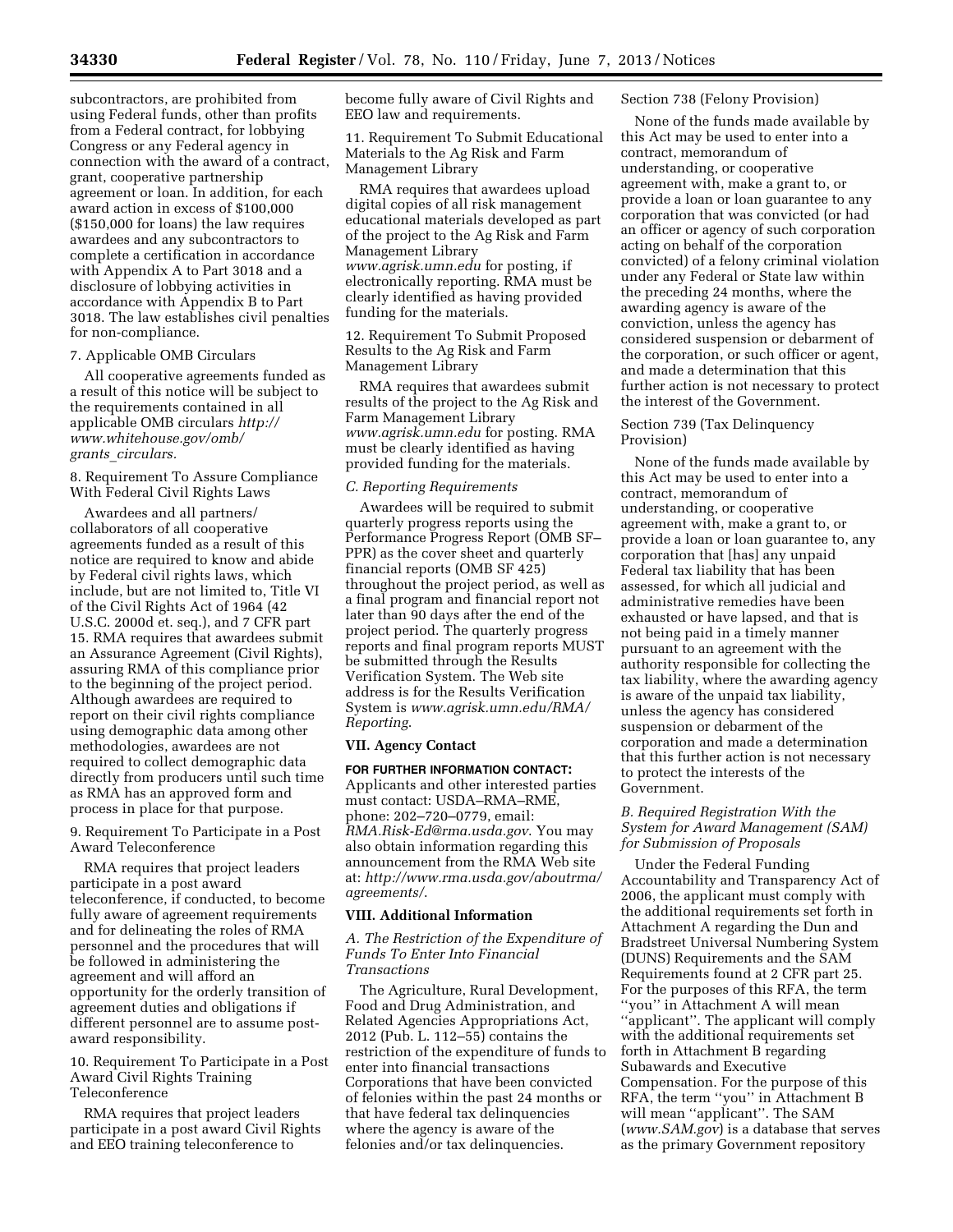for contractor information required for the conduct of business with the Government. This database will also be used as a central location for maintaining organizational information for organizations seeking and receiving grants from the Government. Such organizations must register in SAM prior to the submission of applications. A DUNS number is needed for SAM registration. For information about how to register in SAM, access *[www.SAM.gov](http://www.SAM.gov)*. Allow a minimum of 5 business days to complete the SAM registration.

#### *C. Related Programs*

Funding availability for this program may be announced at approximately the same time as funding availability for similar but separate programs—and CFDA No. 10.458 (Crop Insurance Education in Targeted States). These programs have some similarities, but also key differences. The differences stem from important features of each program's authorizing legislation and different RMA objectives. Prospective applicants should carefully examine and compare the notices for each program.

#### ATTACHMENT A

I. System for Award Management (SAM) Registration and Universal Identifier Requirements

### A. Requirement for SAM

Unless you are exempted from this requirement under 2 CFR 25.110, you as the recipient must maintain the currency of your information in SAM until you submit the final financial report required under this award or receive the final payment, whichever is later. This requires that you review and update the information at least annually after the initial registration, and more frequently if required by changes in your information or another award term.

B. Requirement for Data Universal Numbering System (DUNS) Numbers

If you are authorized to make subawards under this award, you:

1. Must notify potential sub recipients that no entity (see definition in paragraph C of this award) may receive a subaward from you unless the entity has provided its DUNS number to you.

2. May not make a subaward to an entity unless the entity has provided its DUNS number to you.

C. Definitions For purposes of this award term:

1. SAM means the Federal repository into which an entity must provide information required for the conduct of business as a recipient. Additional

information about registration procedures may be found at *[www.SAM.gov](http://www.SAM.gov)*.

2. Data Universal Numbering System (DUNS) number means the nine-digit number established and assigned by Dun and Bradstreet, Inc. (D & B) to uniquely identify business entities. A DUNS number may be obtained from D & B at *[www.fedgov.dnb.com/webform](http://www.fedgov.dnb.com/webform)* 

3. Entity, as it is used in this award term, means all of the following, as defined at 2 CFR part 25, subpart C:

a. A Governmental organization, which is a State, local government, or Indian Tribe;

b. A foreign public entity;

c. A domestic or foreign nonprofit organization;

d. A domestic or foreign for-profit organization; and

e. A Federal agency, but only as a subrecipient under an award or subaward to a non-Federal entity. 4. Subaward:

a. This term means a legal instrument to provide support for the performance of any portion of the substantive project or program for which you received this award and that you as the recipient award to an eligible subrecipient.

b. The term does not include your procurement of property and services needed to carry out the project or program (for further explanation, OMB Circular A–I33, ''Audits of States, Local Governments, and Non-Profit Organizations'').

c. A subaward may be provided through any legal agreement, including an agreement that you consider a contract.

5. Subrecipient means an entity that: a. Receives a subaward from you under this award; and

b. Is accountable to you for the use of the Federal funds provided by the subaward.

### ATTACHMENT B

I. Reporting Subawards and Executive Compensation.

a. Reporting of first-tier subawards. 1. Applicability. Unless you are exempt as provided in paragraph d. of this award term, you must report each action that obligates \$25,000 or more in Federal funds that does not include Recovery funds (as defined in section 1512(a)(2) of the American Recovery and Reinvestment Act of 2009 (Pub.L. 111–5) for a subaward to an entity (see definitions in paragraph e. of this award term).

2. Where and when to report.

i. You must report each obligating action described in paragraph a.I. of this award term to *<http://www.fsrs.gov>*

ii. For subaward information, report no later than the end of the month following the month in which the obligation was made. (For example, if the obligation was made on November 7, 2010, the obligation must be reported by no later than December 31, 2010.)

3. What to report. You must report the information about each obligating action that the submission instructions posted at *<http://www.fsrs.gov>*

b. Reporting Total Compensation of Recipient Executives.

1. Applicability and what to report. You must report total compensation for each of your five most highly compensated executives for the preceding completed fiscal year, if—

i. The total Federal funding

authorized to date under this award is \$25,000 or more;

ii. In the preceding fiscal year, you received-

(A) 80 percent or more of your annual gross revenues from Federal procurement contracts (and subcontracts) and Federal financial assistance subject to the Transparency Act, as defined at 2 CFR 170.320 (and subawards); and

(B) \$25,000,000 or more in annual gross revenues from Federal procurement contracts (and subcontracts) and Federal financial assistance subject to the Transparency Act, as defined at 2 CFR 170.320 (and subawards); and

iii. The public does not have access to information about the compensation of the executives through periodic reports filed under section 13(a) or 15(d) of the Securities Exchange Act of 1934 (15 U.S.C. 78m(a), 780(d)) or section 6104 of the Internal Revenue Code of 1986. (To determine if the public has access to the compensation information, see the U.S. Security and Exchange Commission total compensation filings at *[http://](http://www.sec.gov/answers/execomp.htm) [www.sec.gov/answers/execomp.htm](http://www.sec.gov/answers/execomp.htm)*)

2. Where and when to report. You must report executive total compensation described in paragraph b.1. of this award term:

i. As part of your registration profile at *<http://www.SAM.gov>* 

ii. By the end of the month following the month in which this award is made, and annually thereafter.

c. Reporting of Total Compensation of Subrecipient Executives.

1. Applicability and what to report. Unless you are exempt as provided in paragraph d. of this award term, for each first-tier subrecipient under this award, you will report the names and total compensation of each of the subrecipient's five most highly compensated executives for the